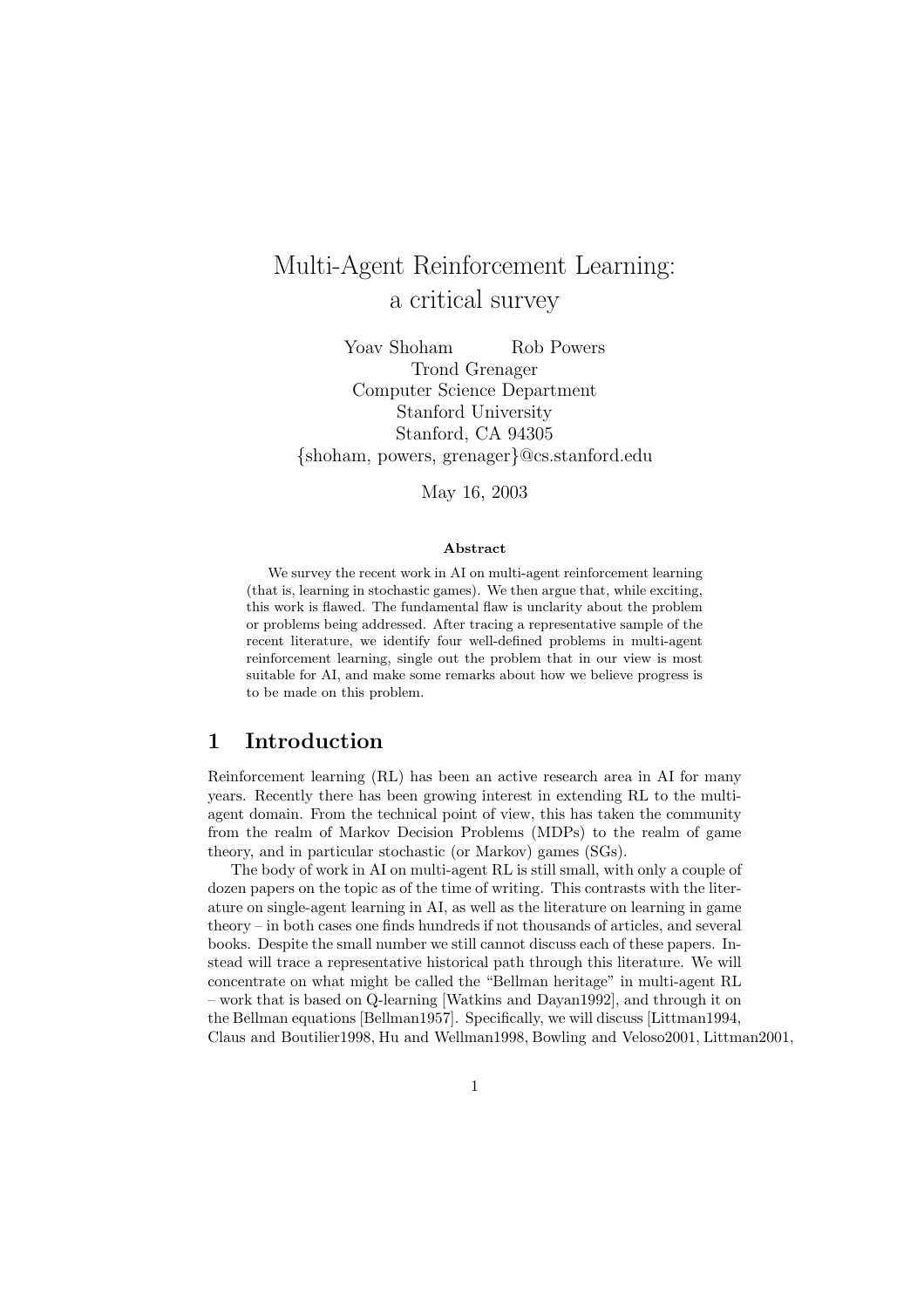Greenwald *et al.* 2002], and in the course of analyzing these papers will mention several more.

In the next section we trace the "Bellman heritage", and summarize the results obtained there. These results are unproblematic for the cases of zerosum SGs and common-payoff (aka 'team', or pure-coordination) SGs, but the attempt to extend them to general-sum SGs is problematic. In section 3 we trace back the technical awkwardness of the results to what we view as a misguided focus on the Nash equilibrium as an ingredient in both the learning algorithm and the evaluation criterion. But the problem runs deeper, we believe, and has to do with a basic unclarity about the problem being addressed. In section 4 we argue that there are (at least) four distinct well-defined problems to be addressed, and that the tail end of the "Bellman heritage" does not fit in any of them. We identify one of the four as the most interesting for AI,and that has barely been addressed in that line of research. Finally, in section 5 we make some comments on how we think one might go about tackling it.

#### **2 Bellman's heritage in multi-agent RL**

In this section we review a representative sample of the literature. We start with the algorithms, and then summarize the results reported.

Throughout, we use the following terminology and notation. An (n-agent) stochastic game (SG) is a tuple  $(N, S, \vec{A}, \vec{R}, T)$ . N is a set of agents indexed  $1, \ldots, n$ . S is a set of *n*-agent stage games (usually thought of as games in normal form, although see [Jehiel and Samet2001] for an exception).  $\vec{A} = A_1, \ldots, A_n$ , with  $A_i$  the set of actions (or pure strategies) of agent i (note we assume the agent has the same strategy space in all games; this is a notational convenience, but not a substantive restriction).  $\vec{R} = R_1, \ldots, R_n$ , with  $R_i : S \times \vec{A} \rightarrow \mathcal{R}$  the immediate reward function of agent i.  $T : S \times \vec{A} \to \Pi(S)$  is a stochastic transition function, specifying the probability of the next game to be played based on the game just played and the actions taken in it. A Markov Decision Problem (MDP) is a 1-agent SG; an MDP thus has the simpler structure  $(S, A, R, T)$ .

#### **2.1 From Minimax-Q to Nash-Q and beyond**

We start with the *(single-agent) Q-learning* algorithm [Watkins and Dayan1992] for computing an optimal policy in an MDP with unknown reward and transition functions:<sup>1</sup>

$$
Q(s, a) \leftarrow (1 - \alpha)Q(s, a) + \alpha[R(s, a) + \gamma V(s')] V(s) \leftarrow \max_{a \in A} Q(s, a)
$$

<sup>&</sup>lt;sup>1</sup>This procedure is based directly on the Bellman equations [Bellman1957] and the dynamic programming procedures based on them for MDPs with known reward and transition functions.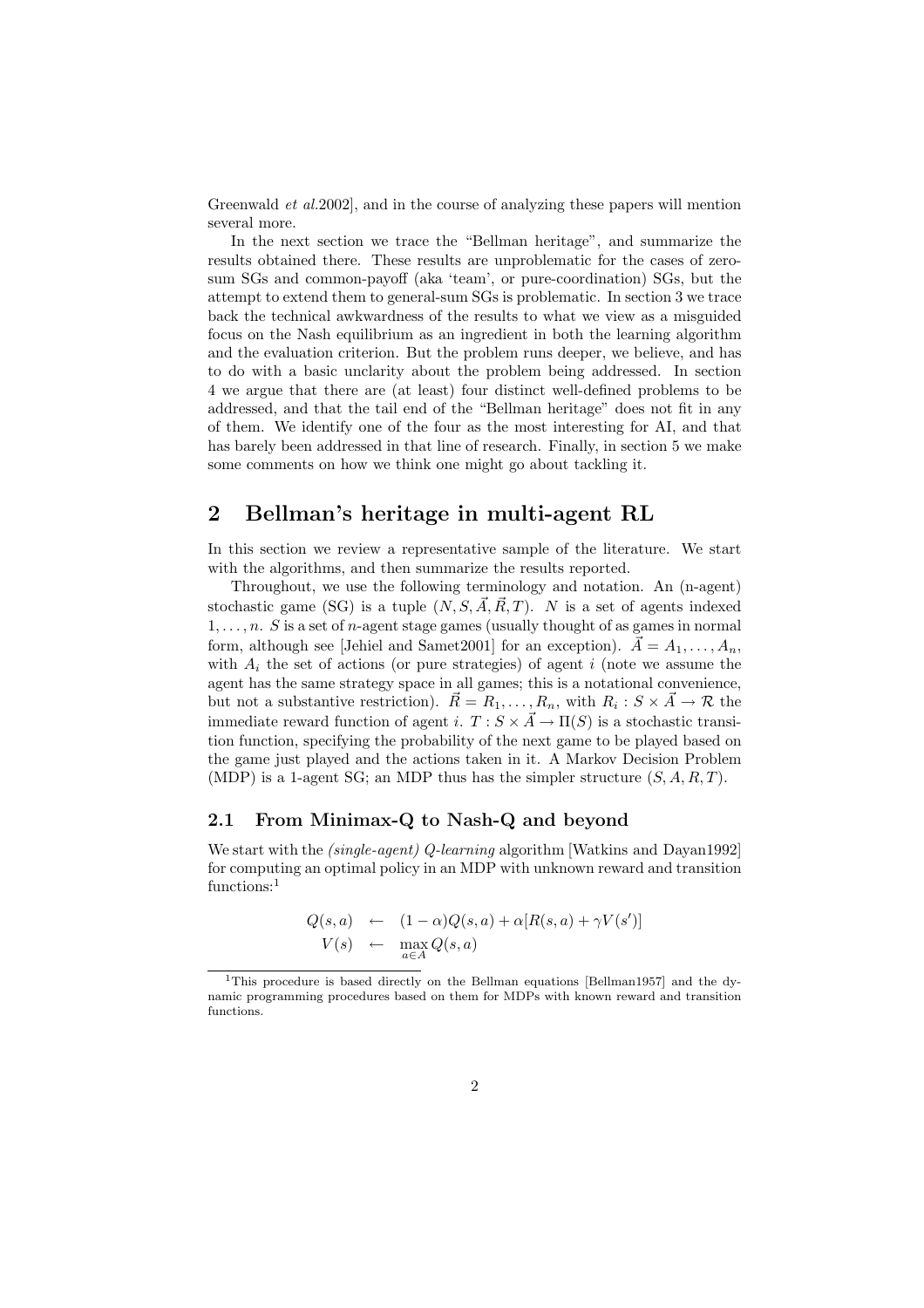As is well known, with certain assumptions about the way in which actions are selected at each state over time,Q-learning converges to the optimal value function  $V^*$ .

The simplest way to extend this to the multi-agent SG setting is just to add a subscript to the formulation above; that is, to have the learning agent pretend that the environment is passive:

$$
Q_i(s, a_i) \leftarrow (1 - \alpha)Q_i(s, a_i) + \alpha [R_i(s, \vec{a}) + \gamma V_i(s')] V_i(s) \leftarrow \max_{a_i \in A_i} Q_i(s, a_i)
$$

Several authors have tested variations of this algorithm (e.g., [Sen *et al.*1994]). However, this approach is unmotivated for two reasons. First, the definition of the Q-values assumes incorrectly that they are independent of the actions selected by the other agents. Second, it is no longer sensible to use the maximum of the  $Q$ -values to update  $V$ .

The cure to the first problem is to simply define the Q-values as a function of all agents' actions:

$$
Q_i(s, \vec{a}) \quad \leftarrow \quad (1 - \alpha) Q_i(s, \vec{a}) + \alpha [R_i(s, \vec{a}) + \gamma V_i(s')] \tag{9}
$$

We are left with the question of how to update  $V$ , given the more complex nature of the Q-values.

For (by definition, two-player) zero-sum SGs, Littman suggests the *minimax*- $Q$  learning algorithm, in which  $V$  is updated with the minimax of the  $Q$  values [Littman1994]:

$$
V_1(s) \leftarrow \max_{P_1 \in \Pi(A_1)} \min_{a_2 \in A_2} \sum_{a_1 \in A_1} P_1(a_1) Q_1(s, (a_1, a_2)).
$$

Although it can be extended to general-sum  $SGs$ , minimax- $Q$  is no longer well motivated in those settings. One alternative is to try to explicitly maintain a belief regarding the likelihood of the other agents' policies, and update  $V$ based the induced expectation of the Q values:

$$
V_i(s) \leftarrow \max_{a_i} \sum_{a_{-i} \in A_{-i}} P_i(s, a_{-i}) Q_i(s, (a_i, a_{-i})).
$$

This approach, which is in the spirit of the belief-based procedures in game theory such as *fictitious play* [Brown1951] and *rational learning* [Kalai and Lehrer1993], is pursued by Claus and Boutilier [Claus and Boutilier1998]. In their work they specifically adopt the belief-maintenance procedures of fictitious play, in which the probability of a given action in the next stage game is assumed to be its past empirical frequency. Although this procedure is well defined for any general-sum game,Claus and Boutilier only consider it in the context of common-payoff (or 'team') games. A stage game is common-payoff if at each outcome all agents receive the same payoff. The payoff is in general different in different outcomes,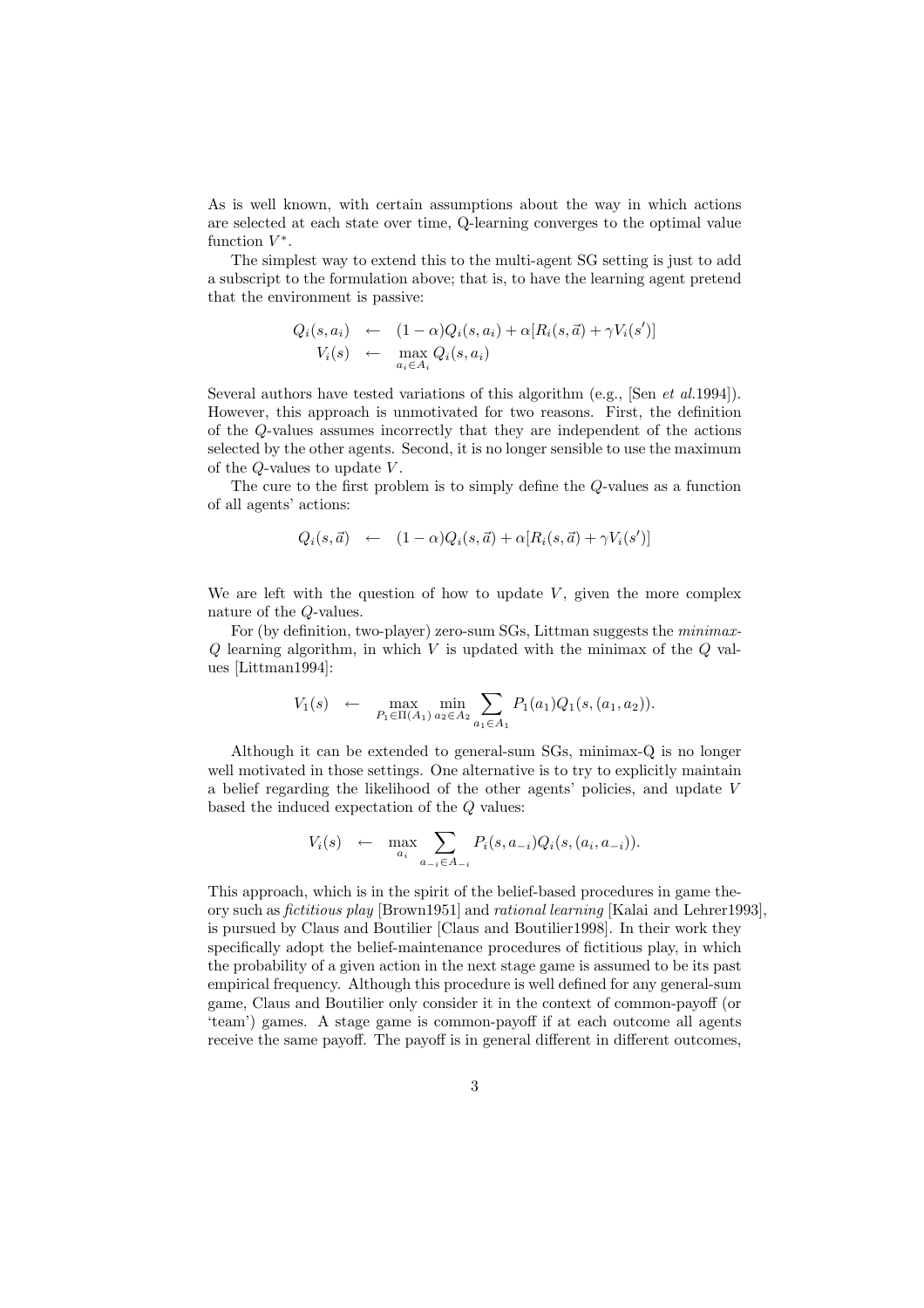and thus the agents' problem is that of coordination; indeed these are also called *games of pure coordination.*

Zero-sum and common-payoff SGs have very special properties, and, as we discuss in the next section, it is relatively straightforward to understand the problem of learning in them. The situation is different in general-sum games, which is where the picture becomes less pretty. The pivotal contribution here is *Nash-Q* learning [Hu and Wellman1998], another generalization of Q-learning to general-sum games . Nash-Q updates the V -values based on some Nash equilibrium in the game defined by the  $Q$ -values:

$$
V_i(s) \leftarrow \text{Nash}_i(Q_1(s, \vec{a}), \dots, Q_n(s, \vec{a})).
$$

There is some abuse in the above notation; the expression represents a game in which  $Q_i(s, \vec{a})$  denotes the payoff matrix to player i, and Nash<sub>i</sub> denotes "the" Nash payoff to that player.

Of course in general there are many Nash equilibria, and therefore the Nash payoff may not be unique. If Nash-Q is taken to apply to all general-sum SGs, it must be interpreted as a nondeterministic procedure. However, the focus of Hu and Wellman has been again on a special class of SGs. Littman articulated it most explicitly,by reinterpreting Nash-Q as the *Friend-or-Foe*  $(FoF)$  algorithm [Littman2001]. Actually, it is more informative to view FoF as two algorithms, each applying in a different special class of SGs. The Friend class consists of SGs in which, throughout the execution of the algorithm, the Q-values of the players define a game in which there is a globally optimal action profile (meaning that the payoff to any agent under that joint action is no less than his payoff under any other joint action). The Foe class is the one in which (again, throughout the execution of the algorithm), the Q-values define a game with a saddle point. Although defined for any number of players, for simplicity we show how the  $Vs$  are updated in a two-player game:

$$
\begin{array}{rcl}\n\text{Friend:} & V_1(s) & \leftarrow & \max_{a_1 \in A_1, a_2 \in A_2} Q_1(s, (a_1, a_2)) \\
\text{Foe:} & V_1(s) & \leftarrow & \max_{P_1 \in \Pi(A_1)} \min_{a_2 \in A_2} \sum_{a_1 \in A_1} P_1(a_1) Q_1(s, (a_1, a_2))\n\end{array}
$$

Thus Friend-Q updates  $V$  similarly to regular Q-learning, and Foe-Q updates as does minimax-Q.

Finally, Greenwald et al.'s *CE-Q* learning is similar to Nash-Q, but instead uses the value of a correlated equilibrium to update V [Greenwald *et al.*2002]:

$$
V_i(s) \leftarrow \mathbf{CE}_i(Q_1(s, \vec{a}), \dots, Q_n(s, \vec{a})).
$$

Like Nash- $Q$ , it requires agents to select a unique equilibrium, an issue that the authors address explicitly by suggesting several possible selection mechanisms.

#### **2.2 Convergence results**

The main criteria used to measure the performance of the above algorithms was its ability to converge to an equilibrium in self-play. In [Littman and Szepesvari1996]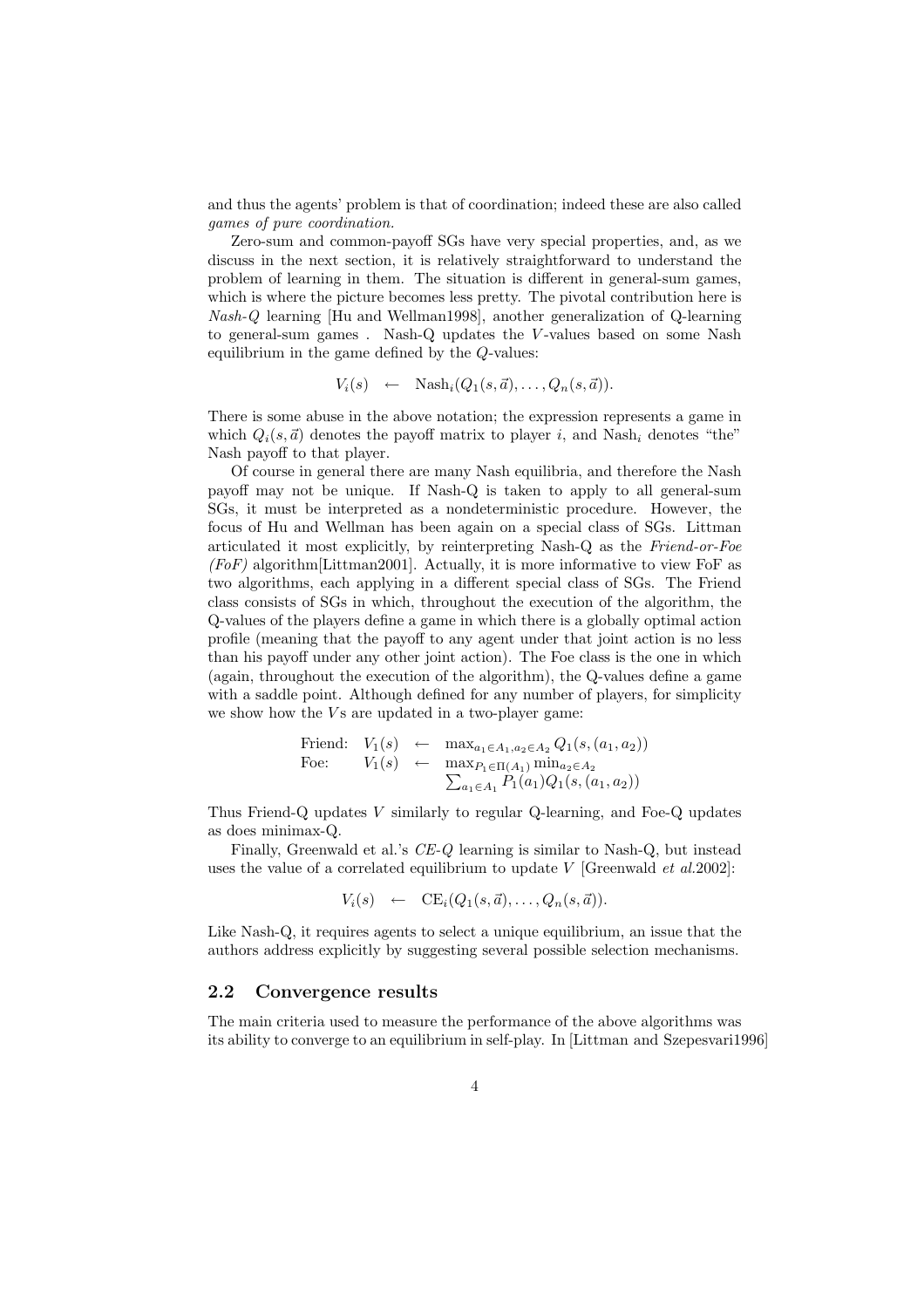minimax-Q learning is proven to converge in the limit to the correct Q-values for any zero-sum game, guaranteeing convergence to a Nash equilibrium in selfplay. These results make the standard assumptions of infinite exploration and the conditions on learning rates used in proofs of convergence for single-agent Q-learning. Claus and Boutilier [Claus and Boutilier1998] conjecture that both independent Q-learners and the belief-based joint action learners mentioned above will converge to an equilibrium in common payoff games under the conditions of self-play and decreasing exploration, but do not offer a formal proof. Nash-Q learning was shown to converge to the correct Q-values for the classes of games defined earlier as Friend games and Foe games.<sup>2</sup> Finally, *CE-Q* learning is shown to converge to *uncorrelated* Nash equilibria in a number of empirical experiments, although there are no formal results presented.

### **3 Why focus on equilibria?**

In the previous section we summarized the developments in multi-agent RL without editorial comments. Here we begin to discuss that work more critically.

The results concerning convergence of Nash-Q are quite awkward. Nash-Q attempted to treat general-sum SGs,but the convergence results are constrained to the cases that bear strong similarity to the already known cases of zerosum games and common-payoff games. $3$  Furthermore, note that the conditions are in fact quite restrictive, since they must hold for the games defined by the intermediate Q-values throughout the execution of the protocol. So it is extremely unlikely that a game will satisfy this condition,and in any case hard to verify at the outset whether it does.

Note that like the original work on single agent Q-learning, Nash-Q concentrates on learning the correct Q-values,in this case for a Nash equilibria of the game. However, it is not obvious how to turn this into a procedure for guiding play beyond zero-sum games. If multiple optimal equilibria exist the players need an oracle to coordinate their choices in order for play to converge to a Nash equilibrium, which begs the question of why to use learning for coordination at all.

In our view, these unsatisfying aspects of the Bellman heritage from Nash-Q onwards – the weak/awkward convergence assurances, the limited applicability, the assumption of an oracle – manifest a deeper set of issues. Many of these can be summarized by the following question: What justifies the focus on (e.g., Nash) equilibrium?

<sup>&</sup>lt;sup>2</sup>A certain local debate ensued regarding the initial formulation of these results, which was resolved in the papers by Bowling [Bowling2000], Littman [Littman2001], and by Hu and Wellman themselves in the journal version of their article [Hu and Wellman2002].

<sup>3</sup>The analysis is interesting in that it generalizes both conditions: The existence of a saddle point is guaranteed in but not limited to zero-sum games, and the existence of a globally optimal Nash equilibrium is guaranteed in but not limited to common-payoff games. However, it is hard to find natural cases in which the conditions hold other than in the special cases.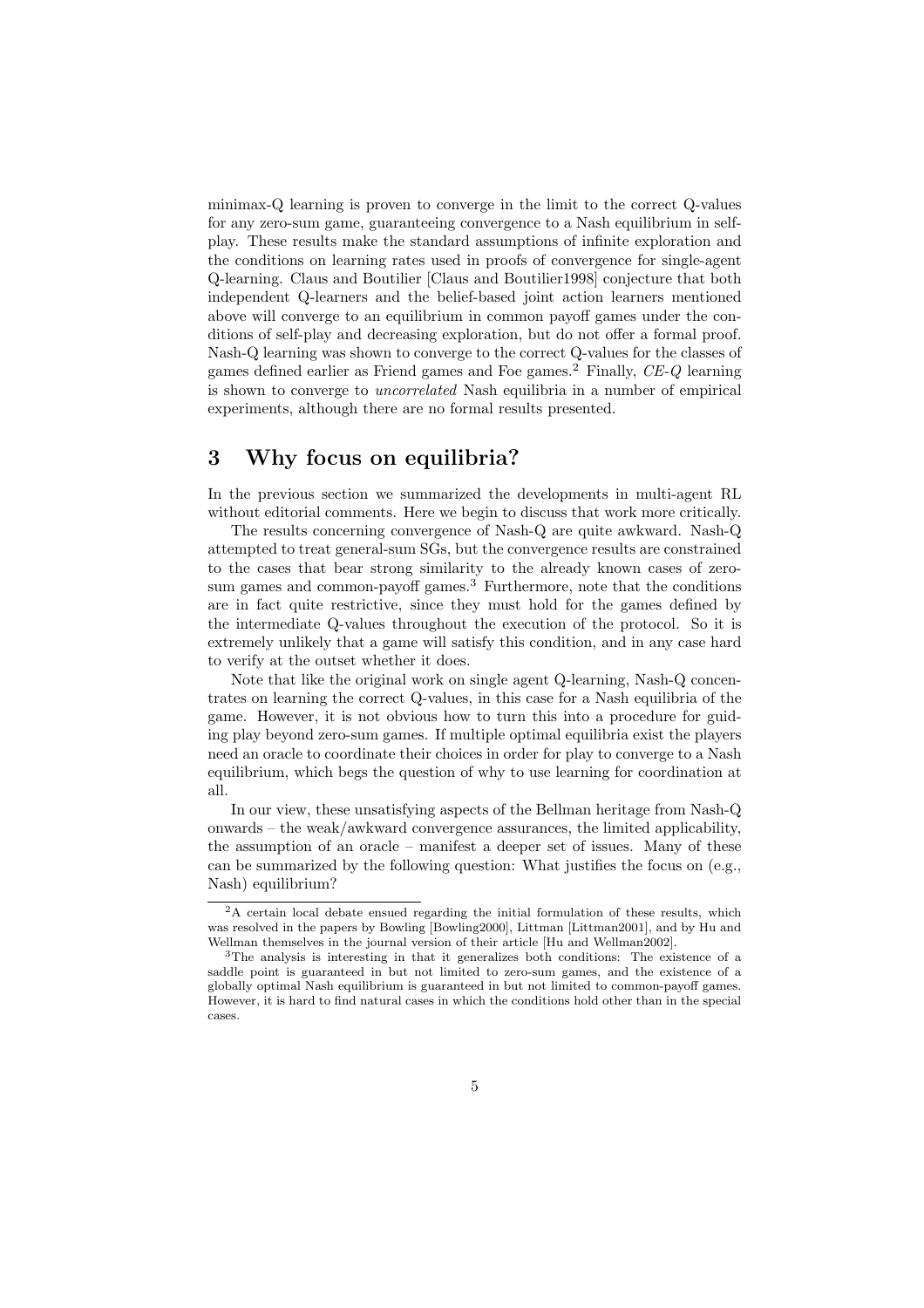Nash-Q appeals to the Nash equilibrium in two ways. First, it uses it in the execution of the algorithm. Second, it uses convergence to it as the yardstick for evaluating the algorithm. The former is troubling in several ways:

- 1. Unlike the max-min strategy,employed in minimax-Q,a Nash-equilibrium strategy has no prescriptive force. At best the equilibrium identifies conditions under which learning can or should stop (more on this below), but it does not purport to say anything prior to that.
- 2. One manifestation of the lack of prescriptive force is the existence of multiple equilibria; this is a thorny problem in game theory, and limiting the focus to games with a uniquely identified equilibrium – or assuming an oracle – merely sweeps the problem under the rug. $4$
- 3. Even if by magic one could pick out a unique equilibrium at each stage game, why is that relevant in light of the fact that one is playing an extended SG?

Beside being concerned with the specific details of Nash-Q and its descendants, we are also concerned with the use of convergence to Nash equilibrium as the evaluation criterion. Bowling and Veloso articulate this yardstick most clearly [Bowling and Veloso2001]. They put forward two criteria for any learning algorithm in a multi-agent setting: (1) The learning should always converge to a stationary policy, and (2) it should only terminate with a best response to the play by the other agent(s) (a property called Hannan-consistency in game theory  $[Hannan1959]$ . In particular, their conditions require that during selfplay, learning only terminate in a stationary Nash equilibrium. This is a useful criterion, but it is weak in that it ignores the fact that one is playing an extended SG.<sup>5</sup> We again confront the centrality of the Nash equilibrium to game theory, and the question of whether it should play the same central role in AI. We return to this in the next section, but briefly, in our view the answer is no.

<sup>&</sup>lt;sup>4</sup>One can view the CE-Q learning as throwing in the towel, and admitting upfront that one must assume a correlating device for the agents. We don't have a quarrel with this stance, but we don't see the motivation for focusing on a sample correlated equilibrium. In particular, we are not swayed by the argument that a sample correlated equilibrium is easier to compute than a sample Nash equilibrium; there is no reason to think that the signal inherent in the sample equilibrium that is computed will be available to the agents in a given situation. In any event, we have already noted that Greenwald et al. report that, in simulations, CE-Q seems to converge to uncorrelated Nash equilibria in self-play.

<sup>&</sup>lt;sup>5</sup>It should be said that the literature on learning in game theory (mostly in repeated games, a special case of SGs) revolves almost entirely around the question of whether this or that learning procedure leads to a Nash equilibrium. In our opinion GT too is unclear on its motivation in doing so. We comment on this in the next section, but this is not our focus in this article.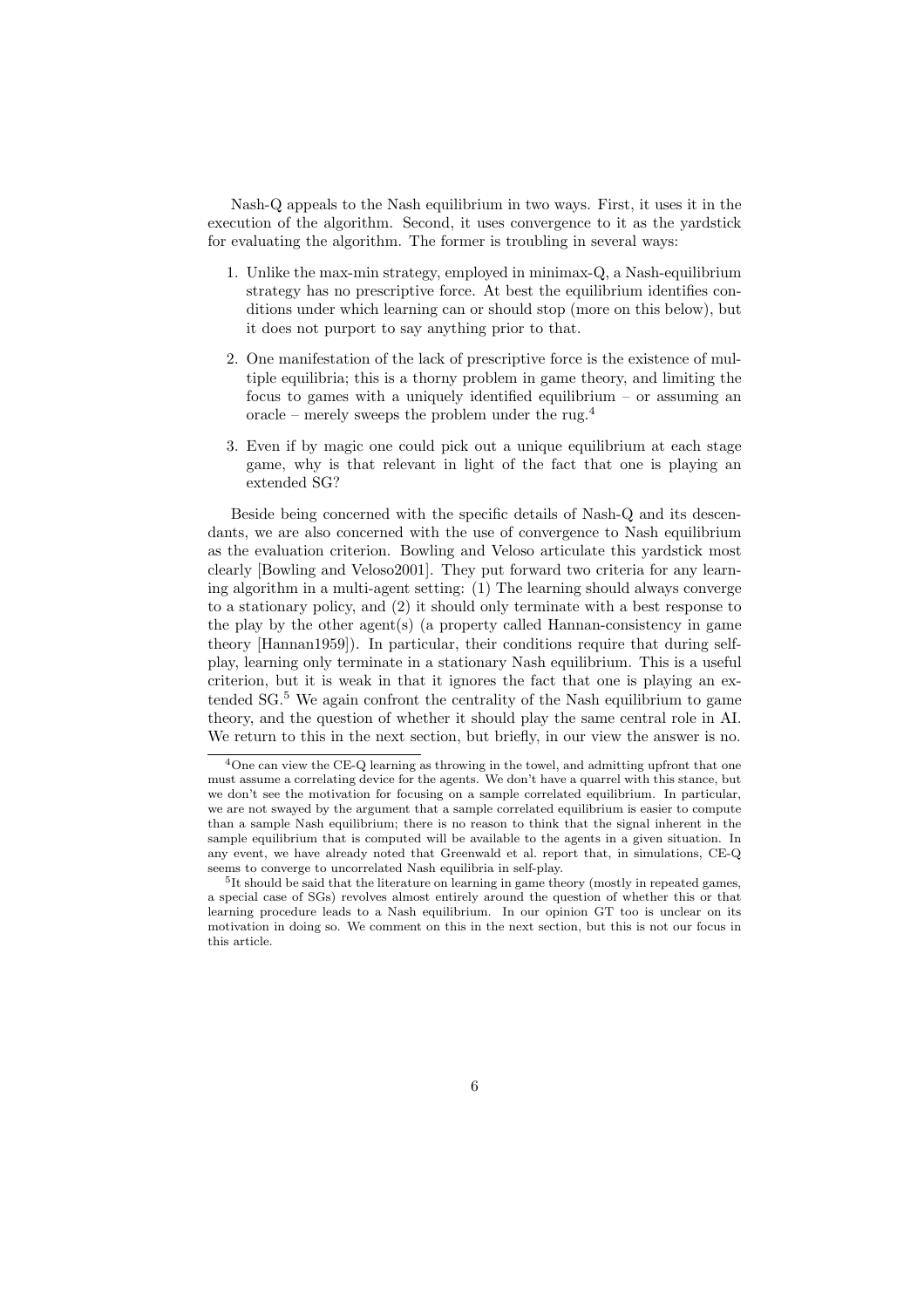## **4 Four well defined problems in multi-agent learning**

In our view the root of the difficulties with the recent work is that the field has lacked a clearly defined problem statement. If (e.g.,) Nash-Q is the answer, what is the question? In this section we identify what we think is a coherent research agenda on multi-agent RL. In fact, we generously offer four such agendas. We also identify one of them as being, in our view, the most appropriate for AI, and the most heretical from the game theoretic point of view.

The first agenda is descriptive – it asks how humans learn in the context of other learners (see,e.g.,[Erev and Roth1998,Camerer *et al.*2002]). The name of the game here is to show experimentally that a certain formal model of learning agrees with people's behavior (typically, in laboratory experiments). This line of work is as legitimate and coherent as any other experimental work in psychology,and we have no further comment on it. Much of the work on learning in game theory has adopted this stance, if often implicitly. Researchers propose various dynamics that are a perceived as plausible in one sense or another, and proceed to investigate whether those converge to equilibria. This is a key concern for game theory, since a successful theory would support the notion of Nash (and other kinds of) equilibrium, which play a central role in non-cooperative game theory.<sup>6</sup> The main limitation of that line of research is that, as of now, there is no agreed-upon objective criterion by which to judge the reasonableness of any given dynamics.

The other three agendas are prescriptive. They ask how agents – people or programs - *should* learn. The first of these might be called the 'distributed AI (DAI) agenda'. This is a problem of distributed control; a central designer controls multiple agents, but cannot or will not design an optimal policy for them. Instead it assigns them each an adaptive procedure that converges to an optimal policy. In this case there is no role for equilibrium analysis; the agents have no freedom to deviate from the prescribed algorithm.

The two remaining prescriptive agendas both assume that the learning takes place by self-interested agents. To understand the relationship between these two agendas, it is worthwhile to explicitly note the following obvious fact: reinforcement learning – whether in a single- or multi-agent setting – is nothing but a specific form of acting in which the actions are conditioned on runtime observations about the world. Thus the question of "how best to learn" is a specialized version of the general question "how best to act".

The two remaining prescriptive agendas diverge on how they interpret 'best'. We call the first the 'equilibrium agenda'. Although one could have expected a game theory purist to adopt this perspective, it is not one studied in game theory,and in fact is explicitly rejected in at least one place [Fudenberg and Kreps1993]; we have only seen it pursued recently, outside game theory [Tennenholtz2002]. The agenda can be described as follows. Since, in the traditional view of non-

 $6$ It has been noted that game theory is somewhat unusual, if not unique, in having the notion of an equilibrium without associated dynamics that give rise to the equilibrium.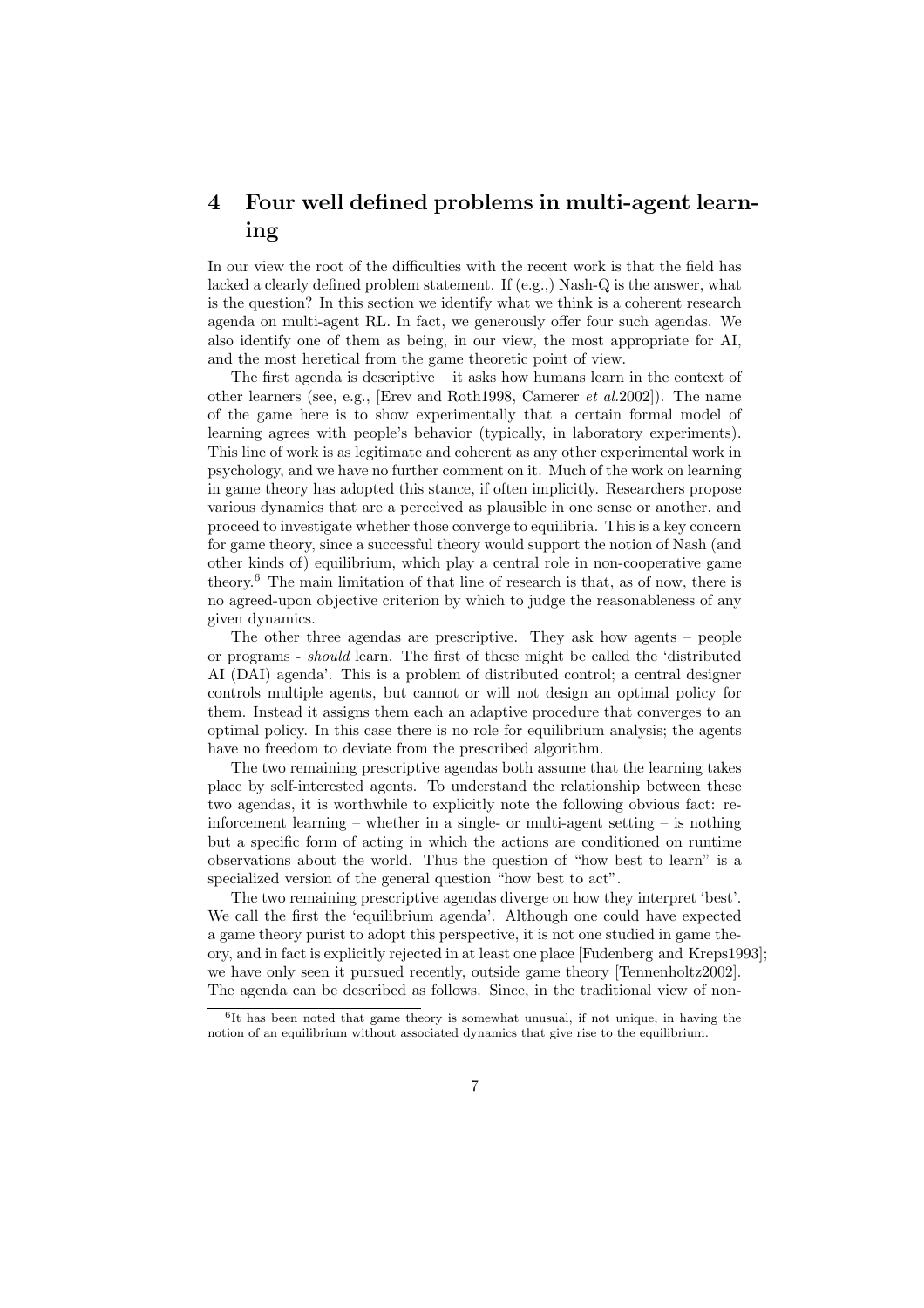cooperative game theory, the notion of optimal strategy is meaningless and is replaced by the notions of best response and (predominantly, Nash) equilibrium,and since a learning strategy is after all just a strategy in an extended game, one should ask when a vector of learning strategies (one for each agent) forms an equilibrium. Of course, for this to be meaningful, one has to be precise about the game being played – including the payoff function and the information structure. In particular, in the context of SGs, one has to specify whether the aggregate payoff to an agent is the limit average, the sum of future discounted rewards, or something else.

The final prescriptive agenda is one we call 'the AI agenda'. Again the name could be viewed as a bit ironic since for the most part it is not the approach taken in AI, but we do believe it is the one that makes the most sense for the field. This agenda might seem somewhat unglamorous. It asks what the best learning strategy is for a given agent *for a fixed class of the other agents in the game*. It thus retains the design stance of AI, asking how to design an optimal (or at least effective) agent for a given environment. It just so happens this environment is characterized by the types of agents inhabiting it. This does raise the question of how to parameterize the space of environments, and we return to that in the next section.

We should say that the 'AI agenda' is in fact not as alien to past work in multi-agent RL in AI as our discussion implies. While most of the work cited earlier concentrates on comparing convergence rates between algorithms in selfplay,we can see some preliminary analysis comparing the performance of algorithms in environments consisting of other learning agents (e.g. [Hu and Wellman2001, Hu and Wellman2002, Stone and Littman2001) However, these experimental strands were not tied to a formal research agenda, and in particular not to the convergence analyses. One striking exception is the work by Chang and Kaelbling [Chang and Kaelbling2001], to which we return in the next section.

The 'AI agenda', however, is quite antithetical to the prevailing spirit of game theory. This is precisely because it adopts the 'optimal agent design' perspective and does not consider the equilibrium concept to be central or even necessarily relevant at all. The essential divergence between the two approaches lies in their attitude towards 'bounded rationality'. Traditional game theory assumed it away at the outset, positing perfect reasoning and infinite mutual modeling of agents. It has been struggling ever since with ways to gracefully back off from these assumptions when appropriate. It's fair to say that despite notable exceptions (cf., [Rubinstein1998]), bounded rationality is a largely unsolved problem for game theory. In contrast, the AI approach embraces bounded rationality as the starting point, and only adds elements of mutual modelling when appropriate. The result is fewer elegant theorems in general, but perhaps a greater degree of applicability in certain cases. This applies in general to situations with complex strategy spaces,and in particular to multi-agent learning settings.

It should be said that although the "equilibrium agenda" and the "AI agenda" are quite different, there are still some areas of overlap once one looks more closely. First, as we discuss in the next section, in order to parameter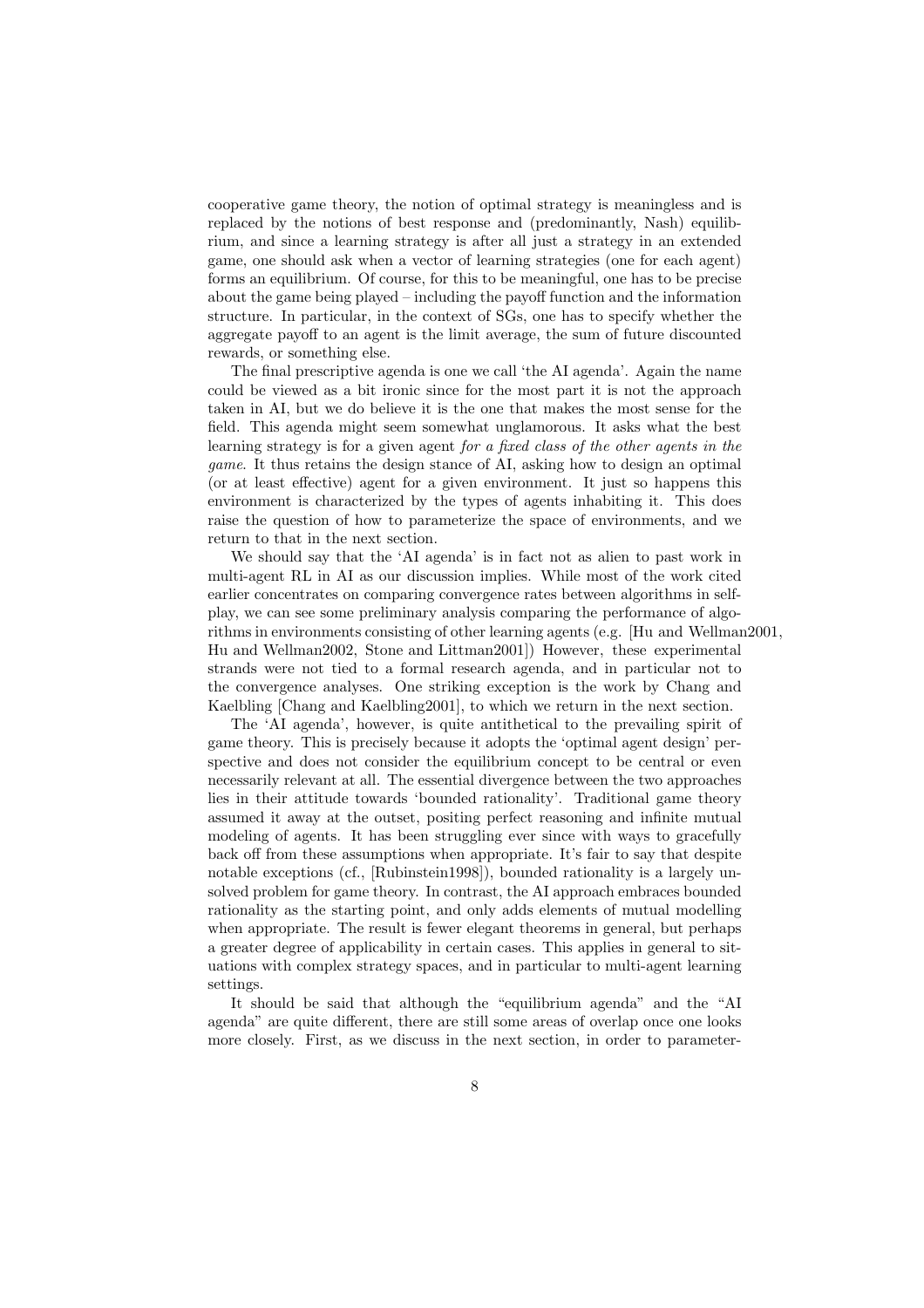ize the space of environments one must start to grapple with traditional game theoretic notions such as type spaces. Furthermore, when one imagines how learning algorithms might evolve over time, one can well imagine that the algorithms evolve towards an equilibrium, validating the 'game theory agenda' after all. However, while in principle one could fold in this evolutionary element into a meta-learning algorithm that includes both the short-term learning and long-term evolution, this theoretical construct will in general not provide any useful insight.

The case of the Trading Agent Competition (TAC) serves to illustrate the point.<sup>7</sup> You would think that the TAC setting would allow for application of game theoretic ideas. In fact,while the teams certainly gave thought to how other teams might behave  $-$  that is, to their class of opponents  $-$  the programs engaged in no computation of Nash equilibria, no modelling of the beliefs of other agents, nor for the most part any sophisticated attempts to send specific signals to the other agents. The situation was sufficiently complex that programs concentrated on simpler tasks such as predicting future prices in the different markets, treating them as external events as opposed to something influenced by the program itself. One could reasonably argue that after each competition each team will continue to improve its TAC agent, and eventually the agents will settle on an equilibrium of learning strategies. Although we believe this to be true in principle, this argument is compelling when the game is fairly simple and/or is played over a long time horizon. For TAC the strategy space is so rich that this convergence is unlikely to happen in our lifetime. In any case, it provides no guidance on how to win the next competition.

Before we say a few words about the 'AI agenda', let us reconsider the "Bellman heritage" discussed earlier; how does it fit into this categorization? Minimax-Q fits nicely in the 'AI agenda', in the highly specialized case of zerosum games. The work on self-play in common-payoff SGs, although superficially reminiscent of the 'AI agenda', probably fits better with the 'DAI agenda', with the payoff function interpreted as the payoff of the agents' designer. Near as we can tell, however, Nash-Q and its descendants do not fit any of the agendas we discussed.

## **5 Pursuing the 'AI agenda'**

The 'AI agenda' calls for categorizing strategic environments, that is, populations of agent types with which the agent being designed might interact. These agent types may come with a distribution over them, in which case one can hope to design an agent with maximal expected payoff, or without such a distribution, in which case a different objective is called for (for example, an agent with maximal minimum payoff). In either case we need a way to speak about agent types. The question is how to best represent meaningful classes of agents, and then use this representation to calculate a best response.

<sup>7</sup>TAC [Wellman and Wurman1999] is a series of competitions in which computerized agents trade in a non-trivial set of interacting markets.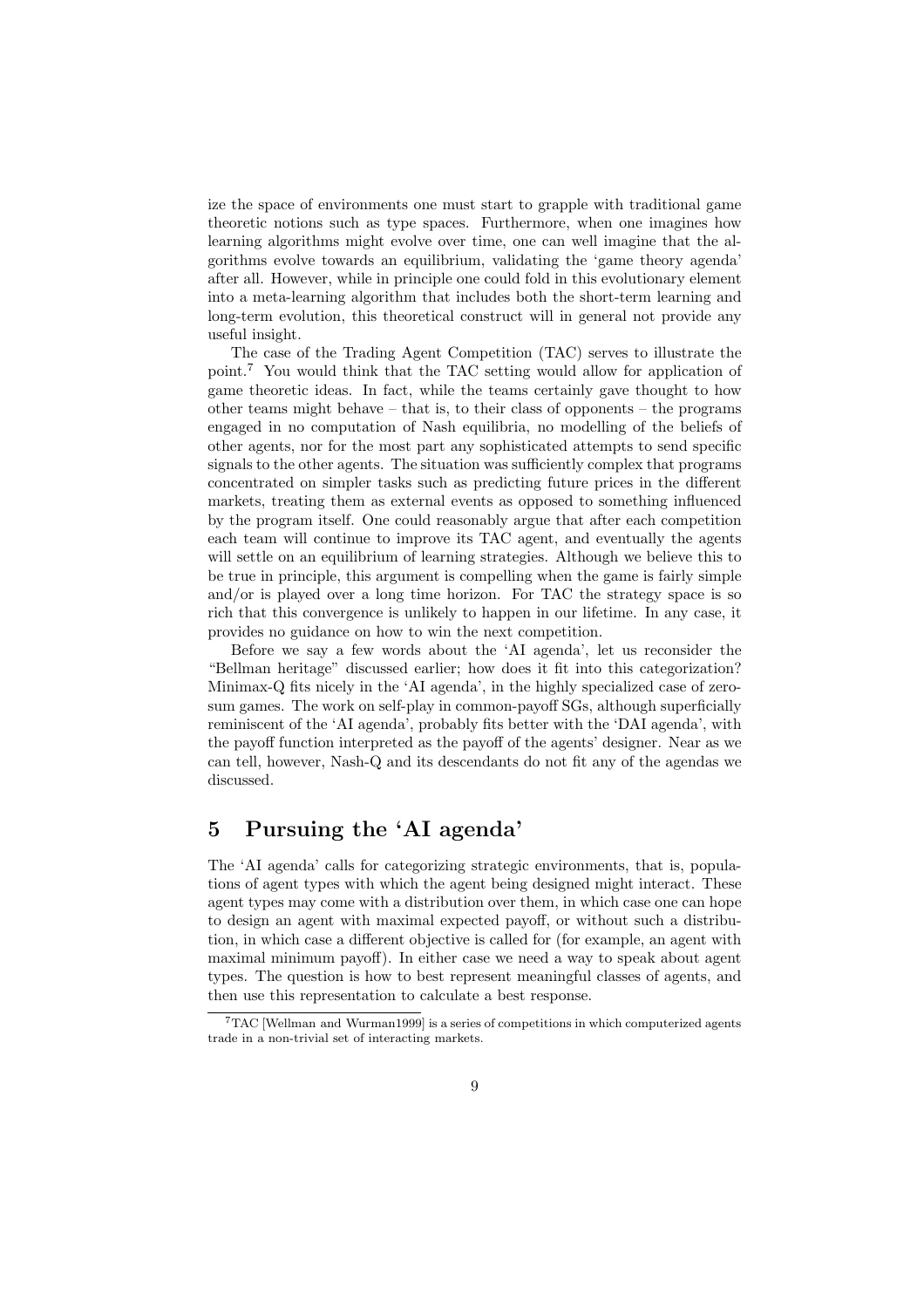We won't have much to say about the best-response calculation, except to note that it is computationally a hard problem. For example, it is known that in general the best response in even a two-player SG is non-computable [Nachbar and Zame1996]. We however will concentrate on the question of how to parameterize the space of agents,which itself is a challenge. Our objective is not to propose a specific taxonomy of agent types, but instead to provide guidance for the construction of useful taxonomies for different settings.

Agents are categorized by their strategy space. Since the space of all strategies is complex, this categorization is not trivial. One coarse way of limiting a strategy space is to simply restrict it to a family. For example,we might assume that the agent belongs to the class of JAL learners in the sense of [Claus and Boutilier1998]. Another, in principle orthogonal, way of restricting the strategy space is to place computational limitations on the agents. For example, we might constrain them to be finite automata with a bounded number of states.<sup>8</sup> Even after these kinds of limitations we might still be left with too large a space to reason about, but there are further disciplined approaches to winnowing down the space. In particular,when the strategies of the opponent are a function of its beliefs, we can make restricting assumptions about those beliefs. This is the approach taken by Chang and Kaelbling [Chang and Kaelbling2001], and to some extent [Stone and Littman2001], although they both look at a rather limited set of possible strategies and beliefs. A more general example would be to assume that the opponent is a 'rational learner' in the sense of [Kalai and Lehrer1993], and to place restrictions on its prior about our strategies. Note though that this is a slippery slope, since it asks not only about the second agent's computational limitations and strategy space, but also recursively about his beliefs about the first agent's computational powers, strategy space, and beliefs. This brings us into the realm of type spaces (e.g., [Mertens and Zamir1985]), but the interaction between type spaces and bounded rationality is unchartered territory (though see [Gmytrasiewicz *et al.*1991]).

There is much more research to be done on weaving these different considerations into a coherent and comprehensive agent taxonomy. We will not settle this open problem, but let us make a final note regarding the temptation to label some agent types learning as 'weak' and others as 'strong' with respect to any taxonomy. In a multi-agent setting, learning and teaching are inseparable. Any choice i makes is both informed by j's past behavior and impacts j's future behavior. For this reason, the neutral term 'multi-agent adaptation' might have been more apt. It doesn't have quite the ring of 'multi-agent learning' so we will not wage that linguistic battle, but it is useful to keep the symmetric view in mind when thinking about how to pursue the 'AI agenda'. In particular, it helps explain why greater sophistication is not always an asset. For example, consider an infinitely repeated game of 'chicken':

<sup>8</sup>This is the model pursued in the work on 'bounded rationality' (e.g., [Neyman1985, Papadimitriou and Yannakakis1994, Rubinstein1998]. Most of that work however is concerned with how equilibrium analysis is impacted by these limitations, so it's not clear whether the technical results obtained there will directly contribute to the 'AI agenda.'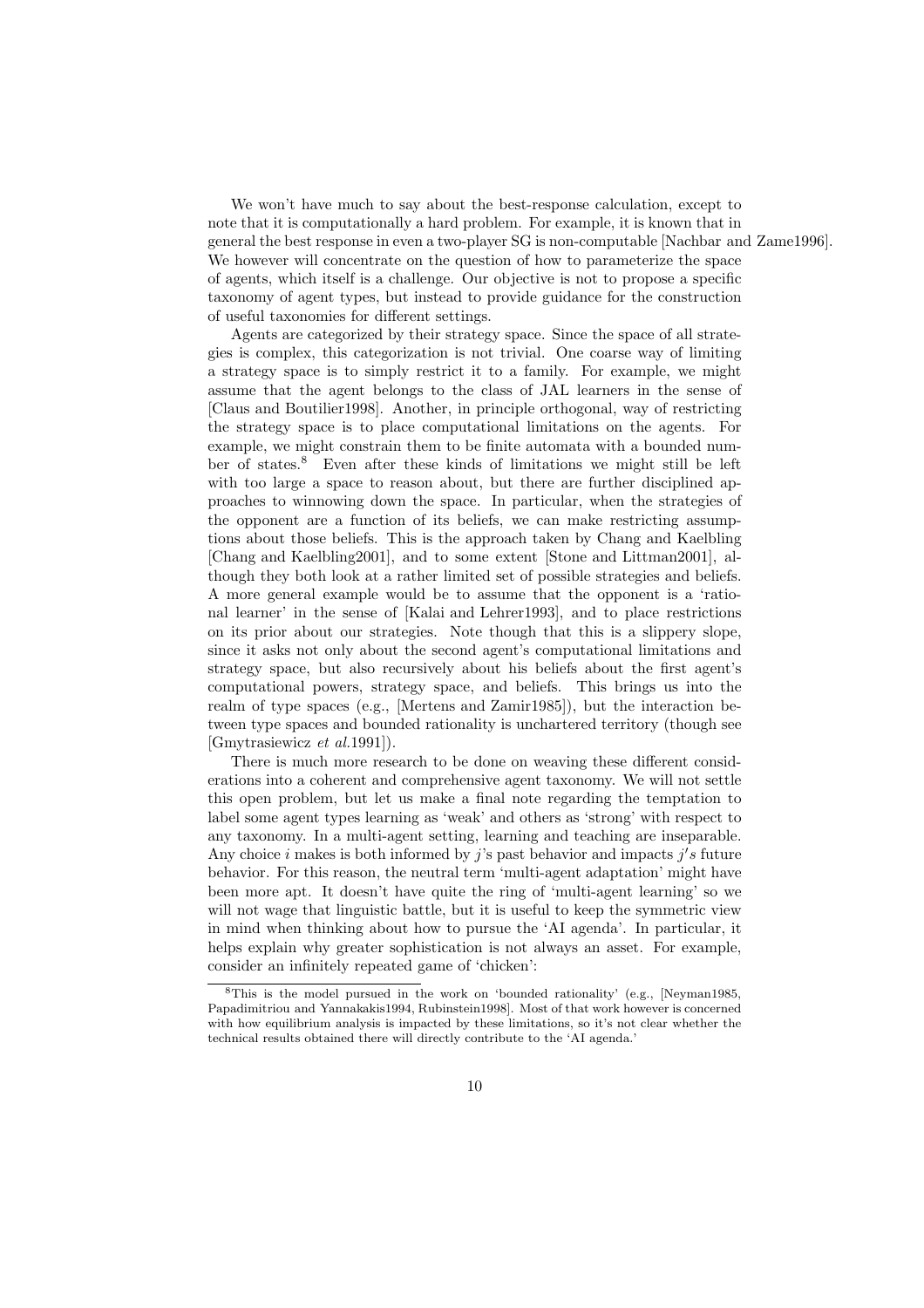|       | vield | dare |
|-------|-------|------|
| vield |       |      |
| dare  |       |      |

In the presence of any opponent who attempts to learn the other agent's strategy and play a best response (for example, using fictitious play or the system in  $\lbrack$ Claus and Boutilier1998 $\rbrack$ ), the best strategy for an agent is to play the stationary policy of always daring; the other agent will learn to always yield. This is the "watch out I'm crazy" policy, Stone and Littman's "bully strategy" [Stone and Littman2001], or Oscar Wilde's "tyranny of the weak".

#### **6 Concluding remarks**

We have reviewed previous work in multi-agent RL and have argued for what we believe is a clear and fruitful research agenda in AI on multi-agent learning. Since we have made some critical remarks of previous work, this might give the impression that we don't appreciate it or the researchers behind it. Nothing could be further from the truth. Some of our best friends and colleagues belong to this group, and we have been greatly educated and inspired by their ideas. Granted, when you stand on the shoulders of giants, sometimes it can be uncomfortable for the giants. Our own request is that should our colleagues ever decide to stand on our shoulders, they refrain from wearing spiked heels.

#### **References**

- [Bellman1957] R. Bellman. *Dynamic Programming*. Princeton University Press, 1957.
- [Bowling and Veloso2001] Michael Bowling and Manuela Veloso. Rational and convergent learning in stochastic games. In *Proceedings of the Seventeenth International Joint Conference on Artificial Intelligence*, 2001.
- [Bowling2000] Michael Bowling. Convergence problems of general-sum multiagent reinforcement learning. In *Proceedings of the Seventeenth International Conference on Machine Learning*, pages 89–94, 2000.
- [Brown1951] G. Brown. Iterative solution of games by fictitious play. In *Activity* Analysis of Production and Allocation. John Wiley and Sons, New York, 1951.
- [Camerer *et al.*2002] C. Camerer, T. Ho, and J. Chong. Sophisticated EWA learning and strategic teaching in repeated games. *Journal of Economic Theory*,104:137–188,2002.
- [Chang and Kaelbling2001] Yu-Han Chang and Leslie Pack Kaelbling. Playing is believing: The role of beliefs in multi-agent learning. In *Proceedings of NIPS*,2001.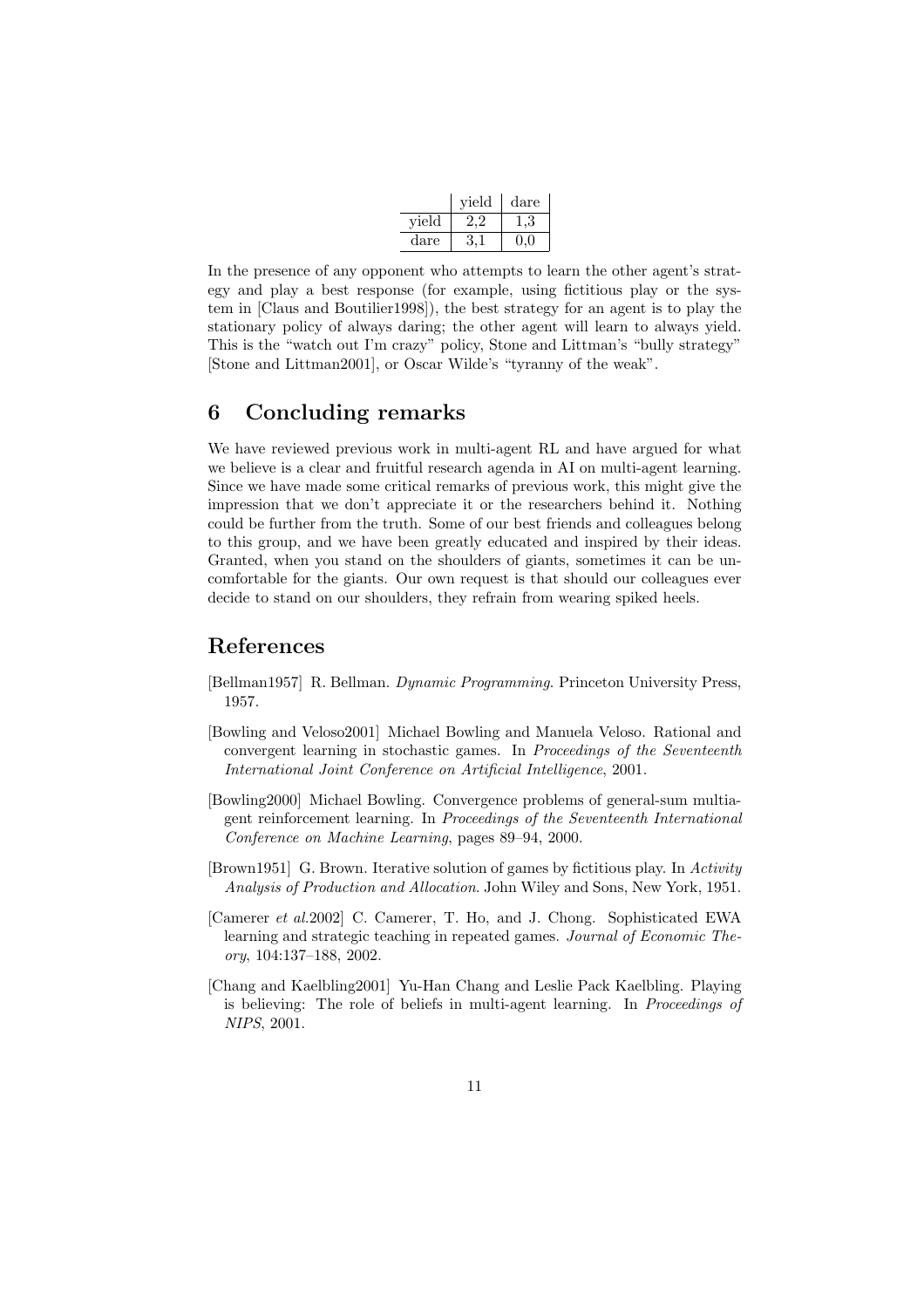- [Claus and Boutilier1998] Caroline Claus and Craig Boutilier. The dynamics of reinforcement learning in cooperative multiagent systems. In *Proceedings of the Fifteenth National Conference on Artificial Intelligence*, pages 746–752, 1998.
- [Erev and Roth1998] Ido Erev and Alvin E. Roth. Predicting how people play games: reinforcement leaning in experimental games with unique, mixed strategy equilibria. *The American Economic Review*,  $88(4):848-881$ , September 1998.
- [Fudenberg and Kreps1993] D. Fudenberg and David Kreps. Learning mixed equilibria. *Games and Economic Behavior*, 5:320-367, 1993.
- [Gmytrasiewicz *et al.*1991] P. Gmytrasiewicz, E. Durfee, and D. Wehe. A decision-theoretic approach to coordinating multiagent interactions. In *Proceedings of the Twelfth International Joint Conference on Artificial Intelligence*, pages 62–68, 1991.
- [Greenwald *et al.*2002] Amy Greenwald, Keith Hall, and Roberto Serrano. Correlated-Q learning. In *NIPS Workshop on Multiagent Learning*, 2002.
- [Hannan1959] J. F. Hannan. Approximation to bayes risk in repeated plays. *Contributions to the Theory of Games,* 3:97–139, 1959.
- [Hu and Wellman1998] J. Hu and P. Wellman. Multiagent reinforcement learning: Theoretical framework and an algorithm. In *Proceedings of the Fifteenth International Conference on Machine Learning*, pages  $242-250$ , 1998.
- [Hu and Wellman2001] Junling Hu and Michael Wellman. Learning about other agents in a dynamic multiagent system. *Journal of Cognitive Systems Research*, 2:67–69, 2001.
- [Hu and Wellman2002] Junling Hu and Michael Wellman. Multiagent Qlearning. *Journal of Machine Learning*, 2002.
- [Jehiel and Samet2001] Phillipe Jehiel and Dov Samet. Learning to play games in extensive form by valuation. *NAJ Economics*,3,2001.
- [Kalai and Lehrer1993] Ehud Kalai and Ehud Lehrer. Rational learning leads to nash equilibrium. *Econometrica*,61(5):1019–1045,1993.
- [Littman and Szepesvari1996] Michael L. Littman and C. Szepesvari. A generalized reinforcement-learning model: Convergence and applications. In *Proceedings of the 13th International Conference on Machine Learning*, pages 310–318,1996.
- [Littman1994] Michael L. Littman. Markov games as a framework for multiagent reinforcement learning. In *Proceedings of the 11th International Conference on Machine Learning*, pages 157–163, 1994.